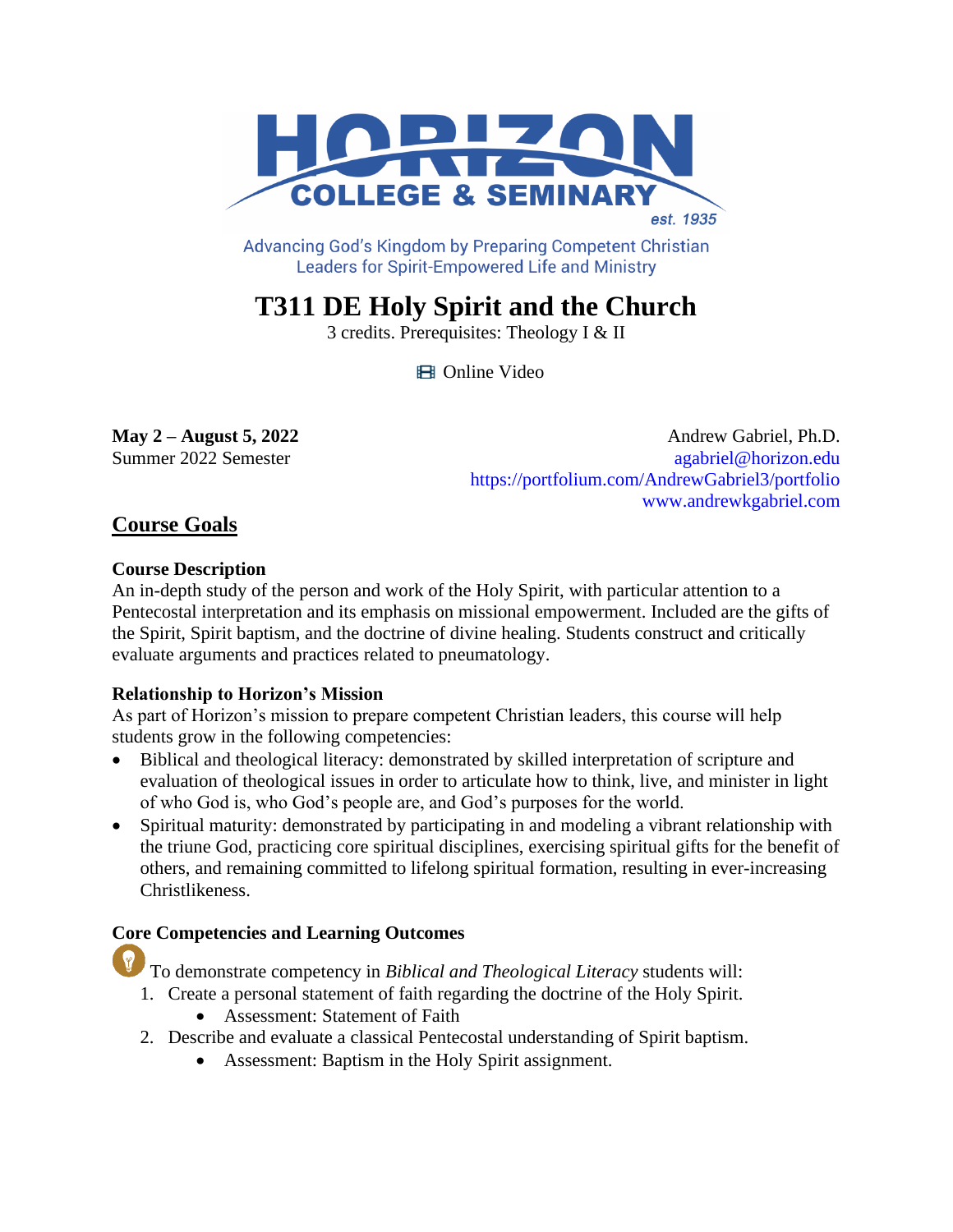3. Construct a sustained and in-depth theological argument regarding an aspect of pneumatology.



• Assessment: Research Paper.

To demonstrate competency in both *Biblical and Theological Literacy* and *Spiritual Maturity* students will:

- 4. Discern the Holy Spirit at work in their personal lives, the Church, and the world at large.
	- Assessment: Discerning the Spirit assignment.
- 5. Begin to discern their spiritual gifts and evaluate their use of them.
	- Assessment: Discerning the Spirit assignment.

# **Course Work**

# **Textbooks**

- Cole, Graham A. *[He Who Gives Life: The Doctrine of the Holy Spirit](http://books.google.ca/books?id=rU9Ulp4Jo_UC&lpg=PP1&dq=He%20Who%20Gives%20Life%3A%20The%20Doctrine&pg=PP1#v=onepage&q&f=false)*. Foundations of Evangelical Theology. Wheaton, IL: Crossway, 2007. (ISBN: 9781581347920)
- Gabriel, Andrew K. *Simply Spirit-Filled: Experiencing God in the Presence and Power of the Holy Spirit*. Nashville, TN: Emanate, 2019. (ISBN: 9780785223610) *\*This can be purchased from your professor if you would like a hard copy.*
- *The Holy Spirit Reader*, 2<sup>nd</sup> edition (available on Populi in the lesson called "The Holy Spirit" Reader").
- Wells, David, and Van Johnson, ed. *Authentically Pentecostal: Here's What We See—A Conversation*. Mississauga, ON: The Pentecostal Assemblies of Canada, 2010. (ISBN: 9781894325332) *\*This can be ordered [directly from the PAOC head office.](https://wordcom.paoc.org/products/paoc/books/authentically-pentecostal-gift-book)*

## **Recommended Resource**

McKim, Donald K. *[The Westminster Dictionary of Theological Terms](https://books.google.ca/books?id=BUaTAwAAQBAJ&lpg=PP1&dq=The%20Westminster%20Dictionary%20of%20Theological%20Terms&pg=PP1#v=onepage&q&f=false)*. 2nd edition. Louisville, KY: Westminster John Knox, 2014. (ISBN: 978-0664238353)

\*\*While students have the benefit of accessing their textbooks online through the [Digital](https://libguides.thedtl.org/home)  [Theological Library,](https://libguides.thedtl.org/home) they will not have access to the Digital Theological Library upon graduation. Therefore, we encourage students to purchase select textbooks to build their personal library. For your convenience, Horizon has partnered with Kennedy's Parable to provide textbooks.

## **Course Activities and Assignments**

**Portfolio Components.** *Statement of Faith*. This assignment must be edited and submitted to the "Statements of Belief *e-Project"* in your Portfolio on *Portfolium*. *Discerning the Spirit paper.* This assignment must be edited and submitted to the Spiritual Maturity competency page in your Portfolio on Portfolium.

See the [Portfolio Guide:](https://www.horizon.edu/wp-content/uploads/2019/09/Portfolio-Guide-September-2019.pdf) "What Goes in My Portfolio" for further information.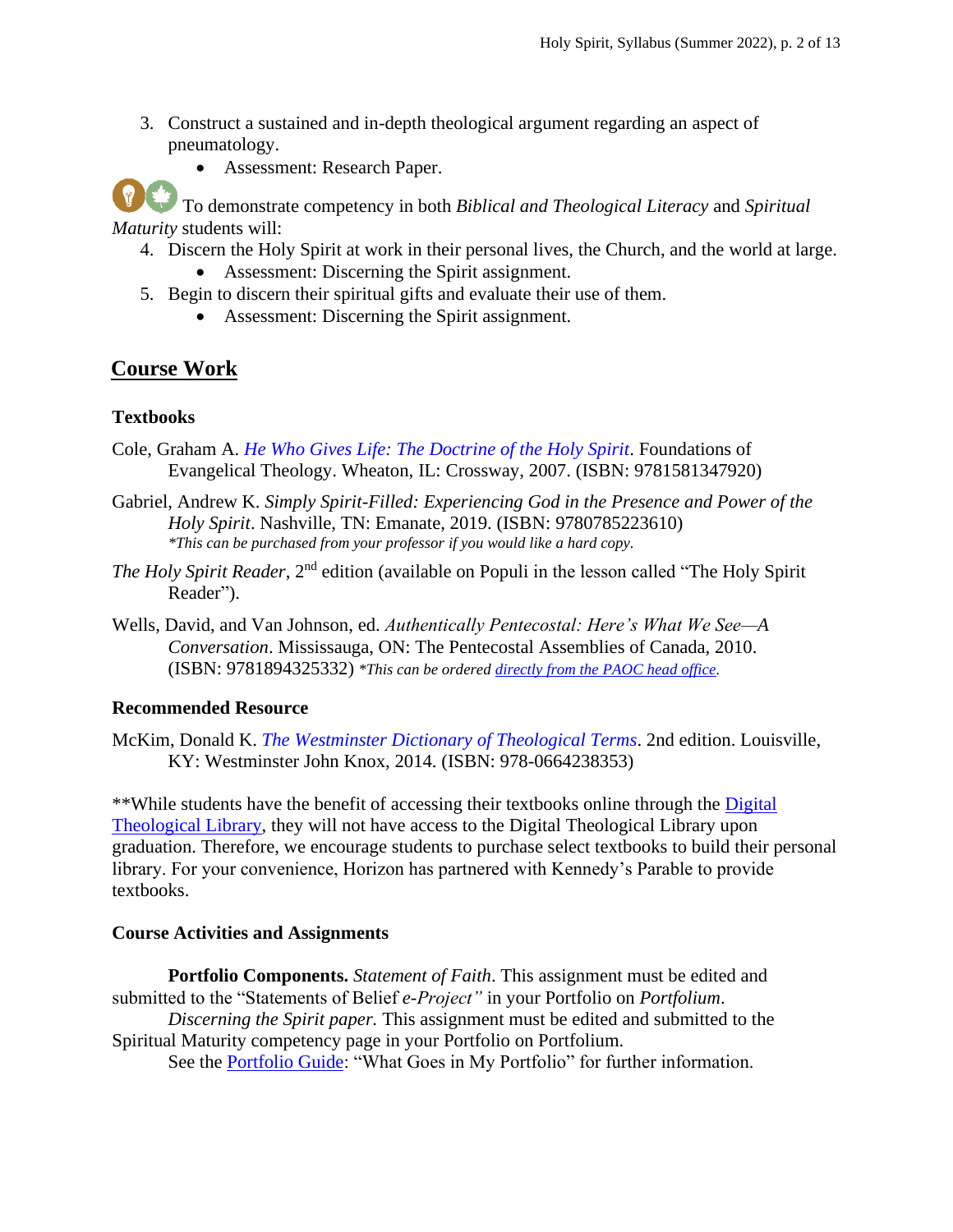# 1. *Video Lesson Discussions*

In order to pass the course, students are required to "attend" all video lectures and to discuss them via FlipGrid. Regardless of the discussion method, for each lesson, students will respond to the videos that they watched. Students will: 1) confirm they have watched the required lectures for that time period, 2) summarize one thing they learned that will help them reach the course learning outcomes, and 3) explain at least one question they had after watching the class videos. Students are welcome to add an additional comment or two. Students are also expected to respond to at least one student in every discussion. This assignment will be considered as complete or incomplete.

Lecture video recordings are housed on Horizon's Video Centre. The link and password will be placed on Populi, under the "Syllabus" tab, under the list of "Links," in the right column (the image below shows where you can find the link).

| Home Files Calendar Financial                             |                                                                                                                                                                                                                                                                                                                                                                                     | Q Search                                                                                                                                                                                                                                           | $Help \sim$ |
|-----------------------------------------------------------|-------------------------------------------------------------------------------------------------------------------------------------------------------------------------------------------------------------------------------------------------------------------------------------------------------------------------------------------------------------------------------------|----------------------------------------------------------------------------------------------------------------------------------------------------------------------------------------------------------------------------------------------------|-------------|
|                                                           | <b>HORIZON</b> Horizon College & Seminary                                                                                                                                                                                                                                                                                                                                           |                                                                                                                                                                                                                                                    |             |
|                                                           | Home My Profile My Courses Contacts Academics Campus Life Communications Advising Admissions                                                                                                                                                                                                                                                                                        |                                                                                                                                                                                                                                                    |             |
|                                                           | This course is not published                                                                                                                                                                                                                                                                                                                                                        |                                                                                                                                                                                                                                                    |             |
|                                                           | T311 - CB/DE: Holy Spirit and the Church                                                                                                                                                                                                                                                                                                                                            | 2021-2022: Summer 2021 0                                                                                                                                                                                                                           |             |
| Dash bard<br>Syllabus<br>Files                            | Info<br><b>Course Number</b><br>T311-CB/DE<br>Term<br>2021-2022: Summer 2021<br>Dates<br>Apr 26, 2021 - Aug 6, 2021<br>Units<br>Credits: 3.00<br><b>Hours: 3.00</b><br><b>Faculty</b>                                                                                                                                                                                               | Add supplies<br>Links<br>o Andrew Gabriel's blog<br>Co Video On Demand (Password: Pneuma)<br>o Video on Demand (VOD) Orientation<br><b>Reading List</b><br><b>Required Books</b><br>o Authentically Pentecostal: Here's What We See-A Conversation | add<br>add  |
| Assignments<br><b>Discussions</b><br>Conferences<br>Tests | <b>Andrew Gabriel - Primary</b><br>52 Send Email 2 (306) 374-6655 x 228                                                                                                                                                                                                                                                                                                             | o He Who Gives Life: The Doctrine of the Holy Spirit (Foundations of Evangelical Theology)<br>o Simply Spirit-Filled: Experiencing God in the Presence and Power of the Holy Spirit<br><b>Files</b>                                                | add         |
| Calendar<br>Roster<br>Gradebook<br>Attendance             | <b>Teaching Assistants</b><br><b>Alvssa Andrews</b><br>Send Email 2 1 (306) 270-5689                                                                                                                                                                                                                                                                                                | 1. Holy Spirit Bibliography (from L                                                                                                                                                                                                                |             |
| Reporting<br>Chat<br>Settings                             | <b>Vi Petkau</b><br>⊠ Send Email 2 (306) 381-9702                                                                                                                                                                                                                                                                                                                                   |                                                                                                                                                                                                                                                    |             |
|                                                           | <b>Description</b><br>An in-depth study of the person and work of the Holy Spirit, with particular attention to a Pentecostal interpretation and its emphasis on missional empowerment.<br>Included are the gifts of the Spirit, Spirit baptism, and the doctrine of divine healing. Students construct and critically evaluate arguments and practices related to<br>pneumatology. |                                                                                                                                                                                                                                                    |             |

You can find instructions on how to access and post to FlipGrid in the "FlipGrid Instructions" lesson on Populi.

- **Assignment Length:** 30 hours total.
- **Due dates:** May 12, 25, 30; June 2, 8, 13, 16, 27.

# 2. *Baptism in the Holy Spirit*

You will describe and evaluate a classical Pentecostal understanding of Spirit baptism, thereby formulating your own understanding of Spirit baptism. To prepare for this assignment you will first read and engage with various views regarding baptism in the Holy Spirit (see lesson 3 on Populi for details). After finishing lesson 3, you will complete this assignment by meeting with the professor for an interview. You are allowed to use your personal notes to assist you during the interview, but you should not be overly reliant on them. In other words, you should be able to talk at length without having to read your notes the whole time. At this meeting you will:

- Explain John Wyckoff's classical Pentecostal view of Spirit baptism, including why he holds to his view (even if you don't agree with him).
- Offer your evaluation of Wyckoff's view of Spirit baptism.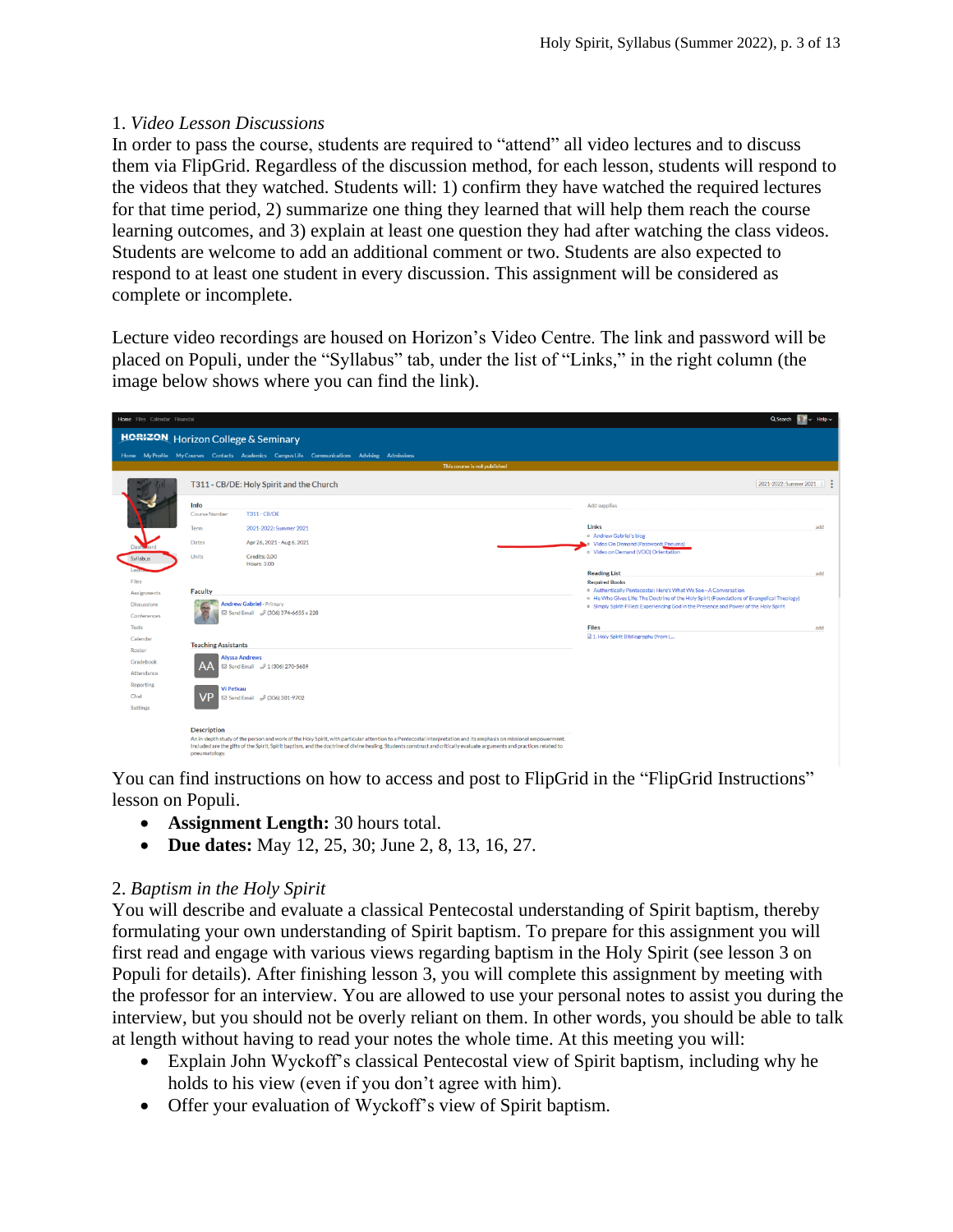- Explain your own understanding of Spirit baptism and the reasons for your conclusion.
- Respond to questions that the professor may have of you during your discussion.

As you read Wyckoff, watch carefully for places where he is describing someone else's view versus when he is describing his own view. His own view is what he calls "the Pentecostal" view (but not the *Oneness* Pentecostal view). As you prepare for the interview, think about both how *Wyckoff* would answer these questions and how *you personally* would answer these questions:

- Is every believer baptized in the Holy Spirit?
- When is a person baptized in the Holy Spirit?
- How would you answer someone who asked you, "Why should I be baptized in the Holy Spirit?"
- Would you ever say that a believer is not baptized in the Holy Spirit? If no, why not? If yes, under what conditions?
- How can people know if they have been baptized in the Holy Spirit?
- What do you see in the Bible that supports your answers to each of the above questions? What do you see in those passages that leads you to your conclusions?
	- Related learning outcome: 2.
	- **Assignment Length:** 20 min interview.
	- **Due date:** June 1.

# 3. *Statement of Faith*

To add to the statement of faith (SOF) you likely already completed in Theology 1 and 2, you will write a statement about what you believe regarding the Holy Spirit. You should address what you read about in the textbook as well as issues discussed in the lectures. To some extent, you can condense much of what you write in your Discerning the Spirit assignment. For your SOF:

- You will write about 1/3 page, to a maximum of 1/2 page.
- Please do not include quotations from Scripture in the body of your SOF. You may include Scripture references in parenthesis. For example: Jesus came to save (John 3:16).
- To sufficiently demonstrate competency, your SOF should employ theological vocabulary, explain beliefs with some detail, and address both historical consensus issues in the church as well as areas where evangelical Christians display diversity of belief.
	- Related learning outcome: 1.
	- **Assignment Length:** 1/3 page.
	- **Due dates:** June 20.

# 4. *Discerning the Spirit*

Based upon your general understanding of the work of the Holy Spirit, you will describe how you see the Holy Spirit at work in your personal life, the Church, and the world at large. To prepare for this assignment you will first complete the **Discerning Spiritual Gifts lesson** on Populi. This involves taking an online spiritual gifts inventory and discussing the results with at least two people you trust (\***due Tues, July 5)**. Once you have adequately prepared, you will complete this assignment by either *writing a paper or preparing a video documentary or presentation* on "Discerning the Spirit" (\***due Fri, July 8**). For your assignment:

• Follow the general assignment guidelines (below).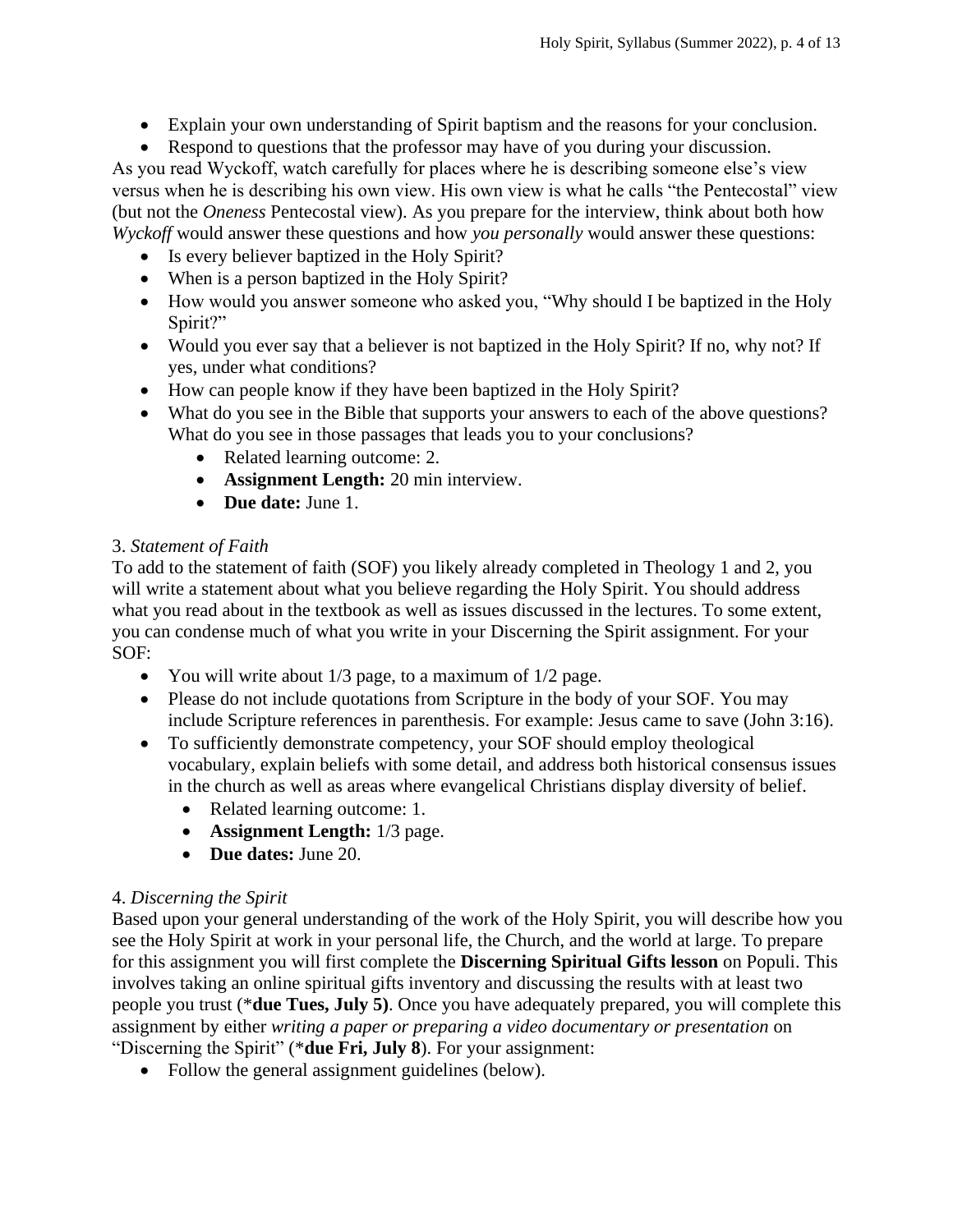- If written, aim for **1900 words** (min 1700, max 2100 words = about 6 pages) not including your **footnotes and bibliography** (include both of these with your paper). Record the **word count** for your paper after your conclusion.
- If a video documentary or presentation, aim for **15 minutes**. You will also submit your **bibliography and your point-form research notes** (indicate your sources) that must be structured according to the outline below.
- For research, you only need to draw on the class material, but you must draw on and cite class lectures and your reading from Gabriel and Cole.
- Include headings and subheadings for the following sections of your paper or research notes. Explain (**about 5 pages**) the *ways* you believe and *why* you believe the Spirit works and is working in:
	- o Section 1: individual people and in you in particular. As one part of this, you will comment on your *spiritual gifts*.
	- o Section 2: the Church and in your church in particular.
	- o Section 3: the world at large (e.g., nature, culture, politics), that is, outside of Christians.

As you address the above points, be sure to explain the *theological reasons* for your conclusions and also to give *specific examples* to illustrate how you discern the Spirit has been or is working in these three spheres.

- o Section 4: (**about 1 page**) In light of the above content, describe multiple specific ways that you believe *you need to respond to the Spirit* as a result of what you have said in the paper. This should include both how you should *continue* (e.g., praying for the salvation of loved ones) and how you should *change* (e.g., celebrate how the Spirit is working in a particular way that you hadn't realized before). As a part of this section of your paper, you will comment on your use of *spiritual gifts* in ministry to others.
- Related learning outcomes:  $4 \& 5$ .
- **Assignment Length:** 1900 words or 15 minutes.
- **Due dates:** July 5 & 8.

## 5. *Research Paper*

Construct a sustained and in-depth theological argument regarding an aspect of pneumatology. This assignment should be characterized by critical theological reflection and not just a matter of reporting what others have said. Hence, in your thesis statement you will take a position regarding the topic that you are researching, and the remainder of your paper you should aim to support your thesis statement, sometimes by responding to theologians who would disagree with your arguments. You may write on any topic that relates to the content that is covered in this class, as long as it takes the methodological approach of systematic theology (that is, this is *not* a biblical exegesis or historical theology paper). For example, you might discuss the Holy Spirit in relation to healing, the Trinity, the divine attributes, creation, Christology, ecclesiology, eschatology, or theology of religions. For your paper:

• Aim for **2500 words** (min 2300, max 2700 words = about 8 pages), not including your **footnotes and bibliography** (include both of these with your paper). Record the **word count** for your paper after your conclusion.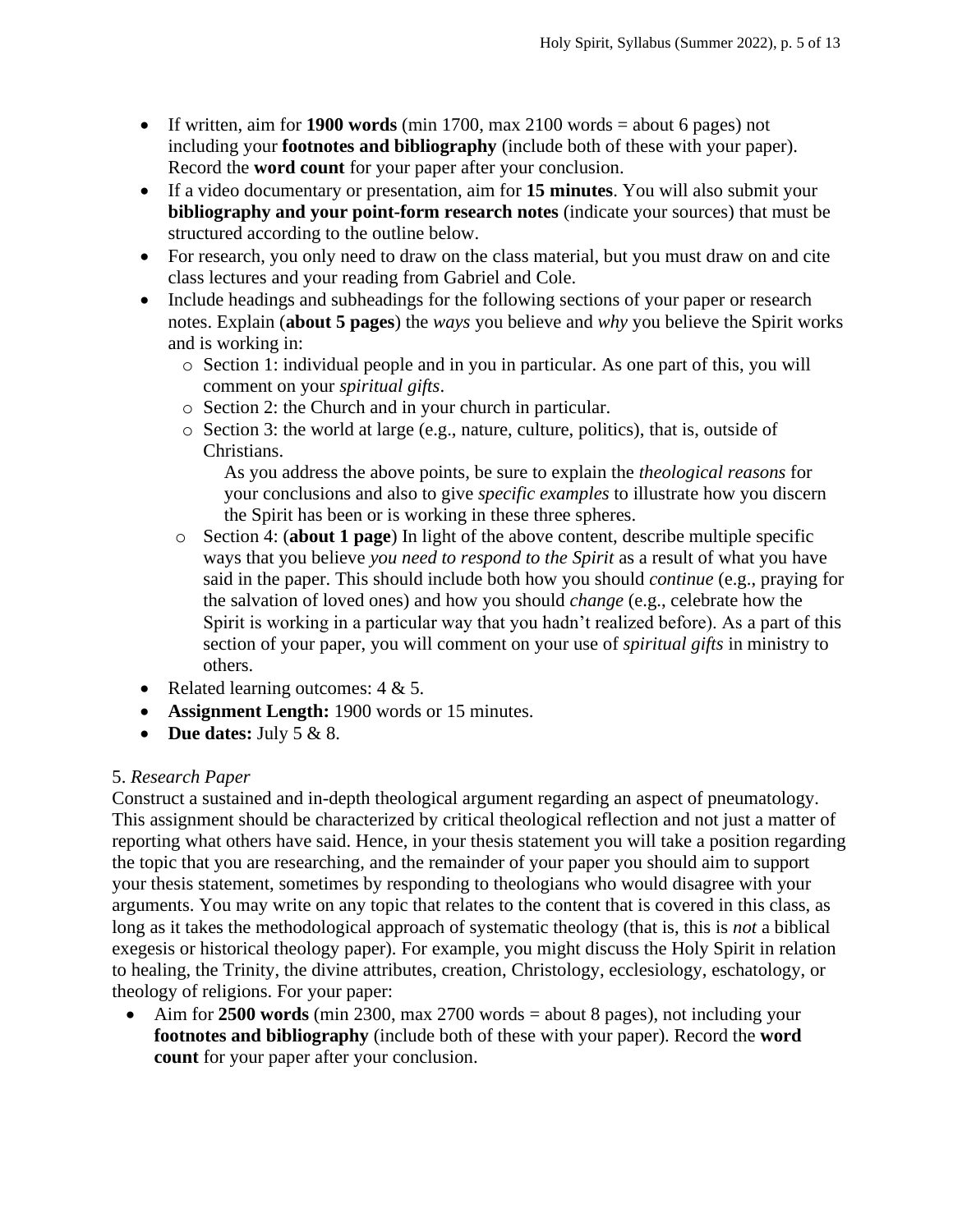- Draw on research from at least 8 [scholarly](http://www.uvic.ca/library/research/tips/scholvpop/index.php)<sup>1</sup> sources (dictionary definitions do not count as sources). Your 8 sources should include at least two journal<sup>2</sup> articles and one book. You are welcome to use your textbooks as sources.
- Follow the general assignment guidelines (under Academic Policies below).
- See the Populi lesson, "Notes Regarding Your Research Paper."
	- Related learning outcome: 3.
	- **Assignment Length:** 2500 words.
	- **Due date:** July 28.

| <b>EDUMINUM THIS OF INVESTIGATE (THEIVIGHT CHILD THY COUNTING WILL VELT)</b> |                            |          |  |  |  |
|------------------------------------------------------------------------------|----------------------------|----------|--|--|--|
| Reading                                                                      | As per the schedule below  | 28 hrs   |  |  |  |
| 1. Video Lesson Discussions                                                  | May 12, 25, 30; June 2, 8, | 30 hrs   |  |  |  |
|                                                                              | 13, 16, 27                 |          |  |  |  |
| 2. Baptism in the Holy Spirit                                                | June 1                     | 2 hrs    |  |  |  |
| 3. Statement of Faith                                                        | June 20                    | 2 hrs    |  |  |  |
| 4. Discerning the Spirit                                                     |                            | $12$ hrs |  |  |  |
| Discerning Spiritual Gifts Lesson                                            | July 5                     |          |  |  |  |
| <b>Assignment Submitted</b>                                                  | July 8                     |          |  |  |  |
| 5. Research Paper                                                            | July 28                    | $24$ hrs |  |  |  |
|                                                                              |                            |          |  |  |  |
|                                                                              | <b>TOTAL</b>               | 98 hours |  |  |  |

**Estimate Time of Investment** (individual time investments will vary)

#### **Assessment Rubrics**

For this course, please find assessment rubrics on the Populi course page, in the lesson called "Assignment Assessment Rubrics."

#### **Class Schedule**

Week 1-2 Lessons 1, includes videos from day 1 [1.5 hrs] -Course Introduction Gabriel ch 1, 7; Cole 79-83; HSR 1b [2 hrs] Lesson 2, includes videos from days 2-7 [8.5 hours] -Holy Spirit and Scripture *Due May 12* **Video Lesson 2 Discussion** Start reading for Lesson 3 (see below)

<sup>&</sup>lt;sup>1</sup> "Scholarly" sources generally include articles published in academic journals and academic books (a book is often not 'academic' if it does not have footnotes or endnotes). You are welcome to use magazine articles and [web](http://guides.theology.library.emory.edu/content.php?pid=67343&sid=497415)  [pages,](http://guides.theology.library.emory.edu/content.php?pid=67343&sid=497415) but these will often not count as scholarly sources.

<sup>&</sup>lt;sup>2</sup> There are a number of excellent databases available for searching the contents of many journals at one time. If you request a password from th[e Horizon librarian,](mailto:library@horizon.edu) you can access many journals online through the electronic search databases once you login to the **STU Library page** (see [this video\)](https://www.screencast.com/t/iwUgFY8wGy). An internet search can help you as well (although this would not be as helpful).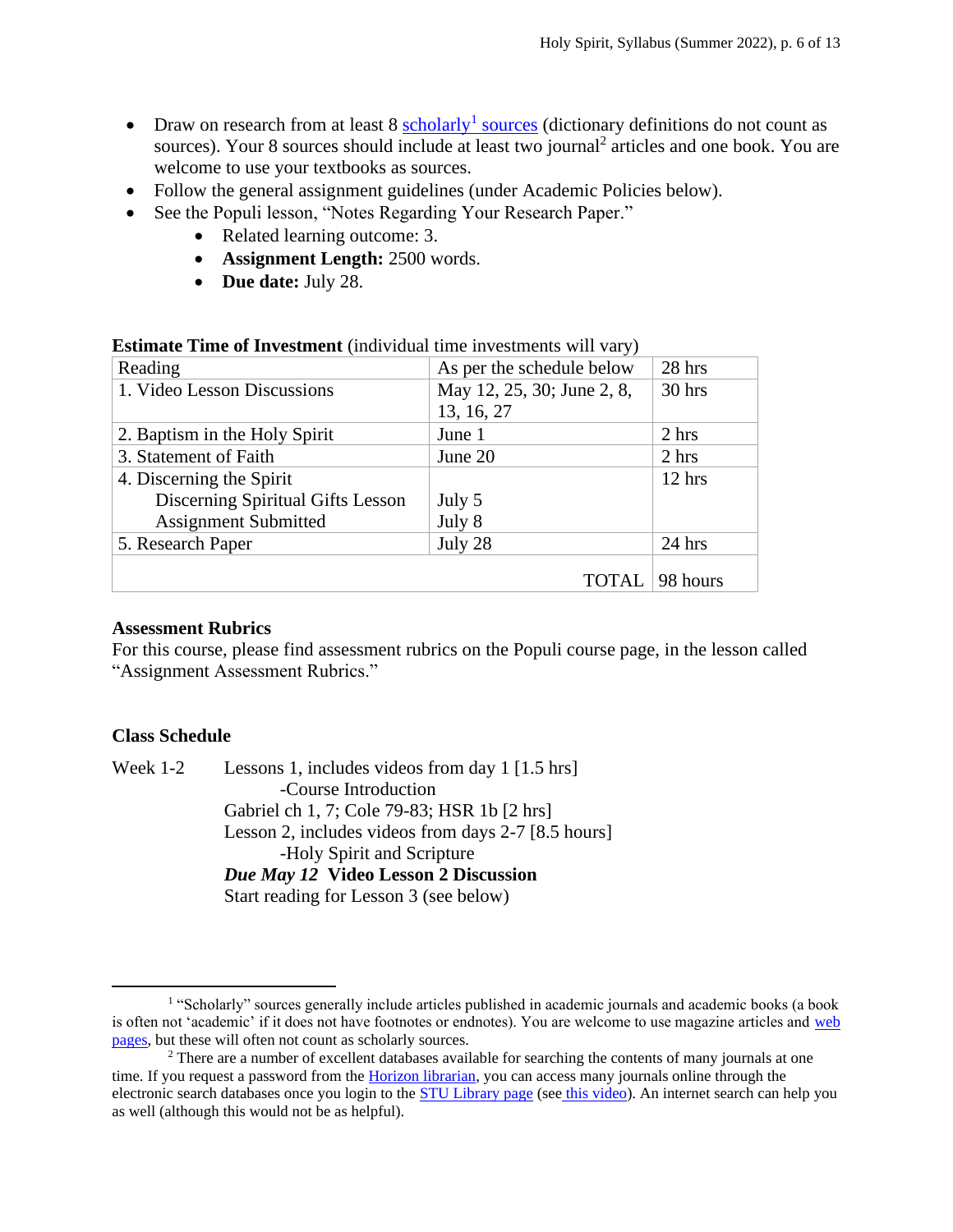| <b>Week 9-10</b> | Due July 5 Discerning Spiritual Gifts Populi Lesson<br>Due July 8 Discerning the Spirit Assignment [12 hours]                                                                                                                                                                                                                                                                |
|------------------|------------------------------------------------------------------------------------------------------------------------------------------------------------------------------------------------------------------------------------------------------------------------------------------------------------------------------------------------------------------------------|
| Week 8           | AP ch 5-6; HSR 1a,d; Gabriel ch 5 [2.5 hrs]<br>$HSR5$ [2 hrs]<br>Lessons 9-10, includes video from day 20 [1.5 hours]<br>-Healing and Unclean Spirits (demons)<br>Due June 27 Video Lesson 9-10 Discussion                                                                                                                                                                   |
| Week 7           | Gabriel ch 6; Cole 248-258 [2 hours]<br>Lesson 8, includes video from days 17-19 [2.5 hours]<br>Due June 16 Video Lesson 8 Discussion<br><b>Due June 20 Statement of Faith</b> [2 hrs]                                                                                                                                                                                       |
| Week 6           | Lesson 6, includes video from day 14 [1.5 hours]<br>-The Holy Spirit and the Church<br><b>Due June 8 Video Lesson 6 Discussion</b><br>Cole ch 4 [2hrs]<br>Lesson 7, includes video from days 15-17 [3.5 hours]<br>-The Holy Spirit in the World<br><b>Due June 13 Video Lesson 7 Discussion</b>                                                                              |
| Week 5           | Cole 72-78 [0.5 hrs]<br>Lesson 5, includes video from day 12-13 [3 hours]<br>-The Holy Spirit and the Trinity<br>Due June 1 Baptism in the Holy Spirit Interviews due<br><b>Due June 2 Video Lesson 5 Discussion</b><br>Cole 209-248 [4 hrs]                                                                                                                                 |
| Week 3-4         | Cole ch $8 + 243 - 245$ ; AP ch 3-5; HSR 2-4 [10.5 hrs]<br>Lesson 3, includes videos from days 7-10 [5 hrs]<br>-Baptism in the Holy Spirit<br>Due May 25 Video Lesson 3 Discussion<br>Cole 84-87, HSR 1c; Gabriel ch 2-4 [2.5 hrs]<br>Lesson 4, includes video from day 11 [1.5 hours]<br>-Prayer and Other Experience of the Spirit<br>Due May 30 Video Lesson 4 Discussion |

Weeks 11-13 *Due July 28* **Research Paper** [24 hrs]

*By Aug 3* Submit the Discerning the Spirit Assignment & Statement of Faith to Portfolio.

- Since this is a DE course, revisions will be requested throughout the semester. Watch your rubrics for due dates for revisions.
- No resubmission of assignments will be accepted after August 5, 2022.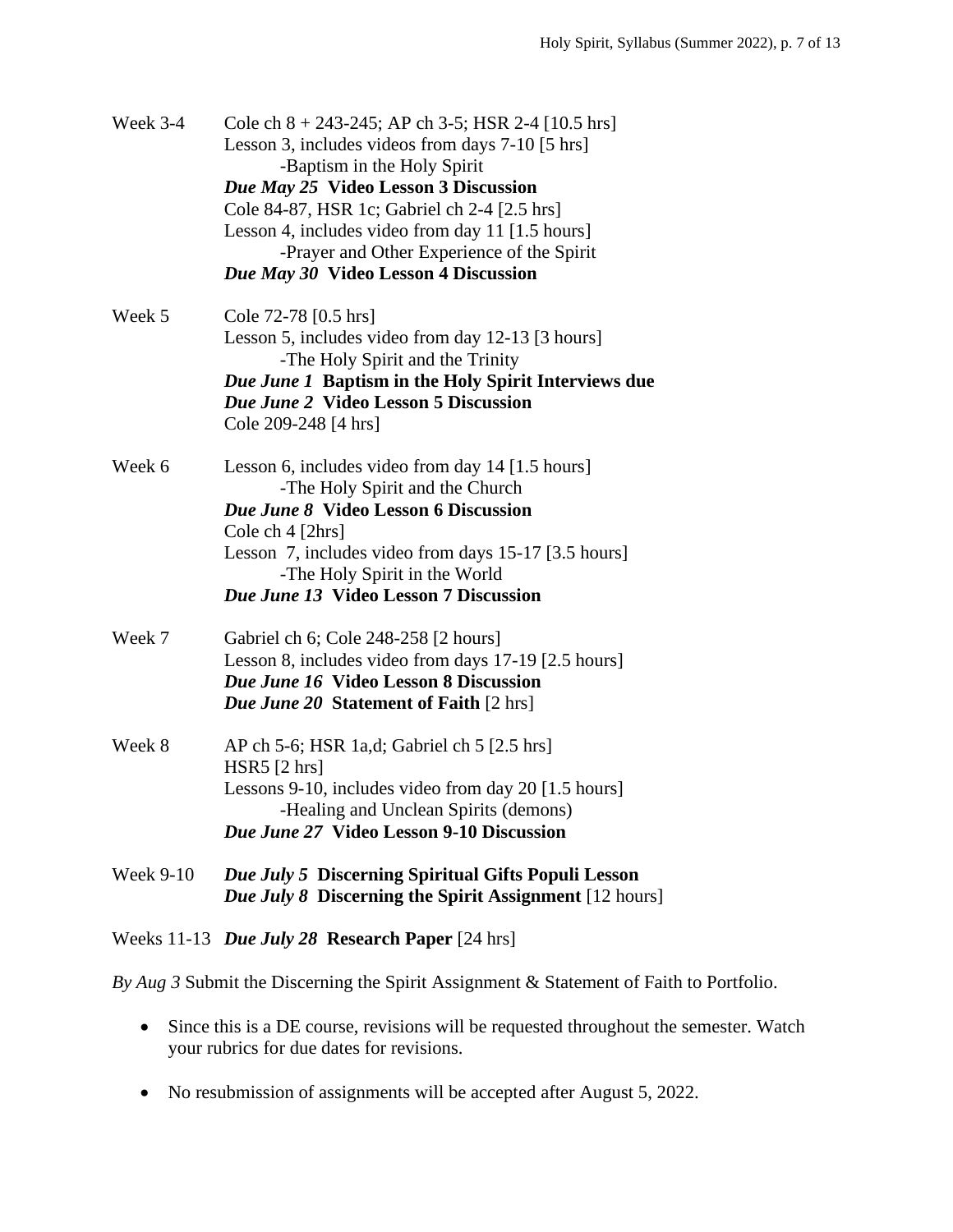# **Academic Policies**

# **General Assignment Guidelines**

Please see the Horizon [Format Guide](https://www.horizon.edu/students/resources/) for assignment submission, grammar, and formatting guidelines. In addition, please note: I will accept submissions on [Populi](https://horizon.populiweb.com/) in either **MSWord format** (doc or docx is fine) or as **PDF files**.

# **Late Assignments and Extensions**

Students are expected to submit work by the assigned due dates, as part of their development of the Leadership and Administration competency. To submit extension requests, students must submit the *[Assignment Extension Request Form](https://horizon.edu/forms/student/)* online and *before the due date*. Professors may grant extensions in the case of extenuating circumstances, such as significant illness or a family emergency. Furthermore, no extensions will be granted beyond the final day of a term or semester.

Unexcused late submissions will be tracked across each student's program. If one assignment is submitted more than five days late or if a student incurs multiple instances of unexcused late submissions, it will result in academic discipline, such as required tutoring, academic probation, failure of the course, or failure to qualify for graduation. Similar to standard human resource employment practices, students will receive warnings and conditions with increasing severity of academic discipline.

# **Resubmission of Assignments**

Students have until the last day of revision week to submit revisions. Students can generally submit up to two revisions for each assignment, although a professor may accept more revisions if the professor determines the student is addressing all of the professor's instructions and making significant progress toward achieving competency.

## **Horizon College Assessment of Student Work**

The goal of courses is to help students develop the stated competencies, not earn letter grades. Assignments are the means by which instructors evaluate development of those competencies. Consequently, students do not earn overall "grades" on individual assignments. Instead, assessment focuses on measuring students' competency as outlined in the syllabus and assignment rubric. For purposes of transferability to other institutions, the final competency designations will be translated to a comparable letter grade on a traditional transcript. The tables below explain Horizon's approach:

| <b>Horizon CBE</b><br><b>Scale</b> |           | <b>Descriptor</b>                                                                                          | Letter<br>Grade | Grade<br>Point | $U$ of $S$<br><b>Equivalency</b> |
|------------------------------------|-----------|------------------------------------------------------------------------------------------------------------|-----------------|----------------|----------------------------------|
|                                    | Exceeding | Student exceeded competency requirements                                                                   | $A+$            | 4.0            | 90-100                           |
| E                                  |           | for more than 40% of the learning outcomes<br>and met requirements for all remaining<br>learning outcomes. | A               | 4.0            | 85-89                            |
|                                    |           |                                                                                                            | $A -$           | 3.7            | 80-84                            |
| M                                  | Meeting   | Student met competency requirements                                                                        | $B+$            | 3.3            | 77-79                            |
|                                    |           | for all learning outcomes and may have                                                                     | B               | 3.0            | 73-76                            |
|                                    |           | exceeded in 40% or less.                                                                                   | $B -$           | 2.7            | 70-72                            |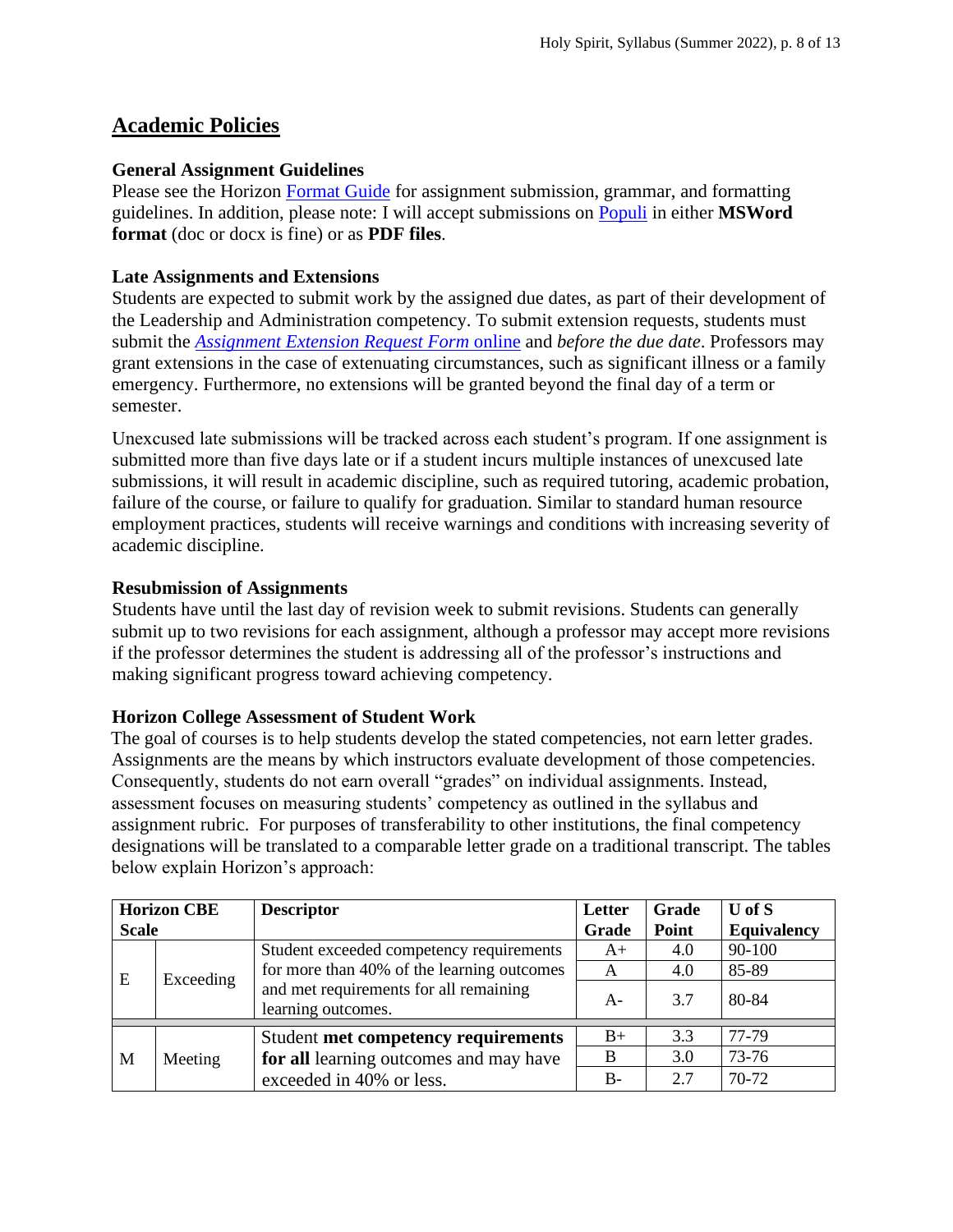Students pass a course only after they have demonstrated that they have *met or exceeded all*  competency requirements for a course. If the student chooses not to meet all course competency requirements, the course will not be sufficient to fulfill their program requirements at Horizon. Nevertheless, for transferability purposes, the student will receive a letter grade of C+ or below on a traditional transcript.

| <b>BTM</b> | Beginning<br>to meet | Student was beginning to meet<br>competency requirements for any one or                           | $C+$ | 2.3 | 67-69     |
|------------|----------------------|---------------------------------------------------------------------------------------------------|------|-----|-----------|
|            |                      | more learning outcomes, and met or<br>exceeded competency requirements for all<br>other outcomes. | C    | 2.0 | 63-66     |
|            |                      |                                                                                                   | $C-$ | 1.7 | $60 - 62$ |
| <b>NYM</b> | Not yet<br>meeting   | Student was not yet meeting competency<br>requirements for one or more learning<br>outcomes.      | $D+$ | 1.3 | 57-59     |
|            |                      |                                                                                                   |      | 1.0 | 53-56     |
|            |                      |                                                                                                   | $D-$ | 0.7 | 50-52     |
|            |                      |                                                                                                   | F    | 0.0 | $0-49$    |

# **Academic Honesty**

Horizon uses the University of Saskatchewan definition of plagiarism described as "the presentation of the work or idea of another in such a way as to give others the impression that it is the work or idea of the presenter. Adequate attribution is required. What is essential is that another person have no doubt which words or research results are the student's and which are drawn from other sources" (Office of the University Secretary, 2012). Students are expected to give due recognition to sources from which all substantial phrases, sentences or even ideas are drawn. Note also that you may not submit work done in one course to satisfy the requirements of another course (unless both instructors agree beforehand to accept such work). See [here](http://www.turnitin.com/assets/en_us/media/plagiarism_spectrum.php) for examples of plagiarism and further guidelines in the College [Student Handbook.](https://www.horizon.edu/students/resources/)

# **Disability Services Information**

If you would benefit from learning accommodations due to pre-existing physical or mental health conditions or learning disabilities, contact the Academic or Student Life departments at the beginning of the course. Horizon will work to meet your learning and/or physical needs where possible. If any conditions arise during the course that you wish to disclose, please contact us as soon as possible. In all cases you will need to provide current [documentation](https://www.horizon.edu/students/support/) of the disability or condition you wish to disclose. Horizon takes appropriate care to ensure confidentiality about any such disclosures. For more information, contact Bob Williamson, Dean of Students, at [bwilliamson@horizon.edu;](mailto:bwilliamson@horizon.edu) Heather Wood, Associate Dean of Students, at [hwood@horizon.edu;](mailto:hwood@horizon.edu) or Leanne Bellamy, Academic Coach, at [lbellamy@horizon.edu.](mailto:lbellamy@horizon.edu)

# **Use of Technology**

Horizon encourages the use of electronic devices in the classroom to enhance learning. Careful consideration must be given to privacy issues, copyrighted materials, and the general care and concern for others. Please respect the following classroom policies:

• Please use online access for course learning only. This is a matter of respect for the instructor's teaching, your own learning, and fellow students who may be distracted by other uses.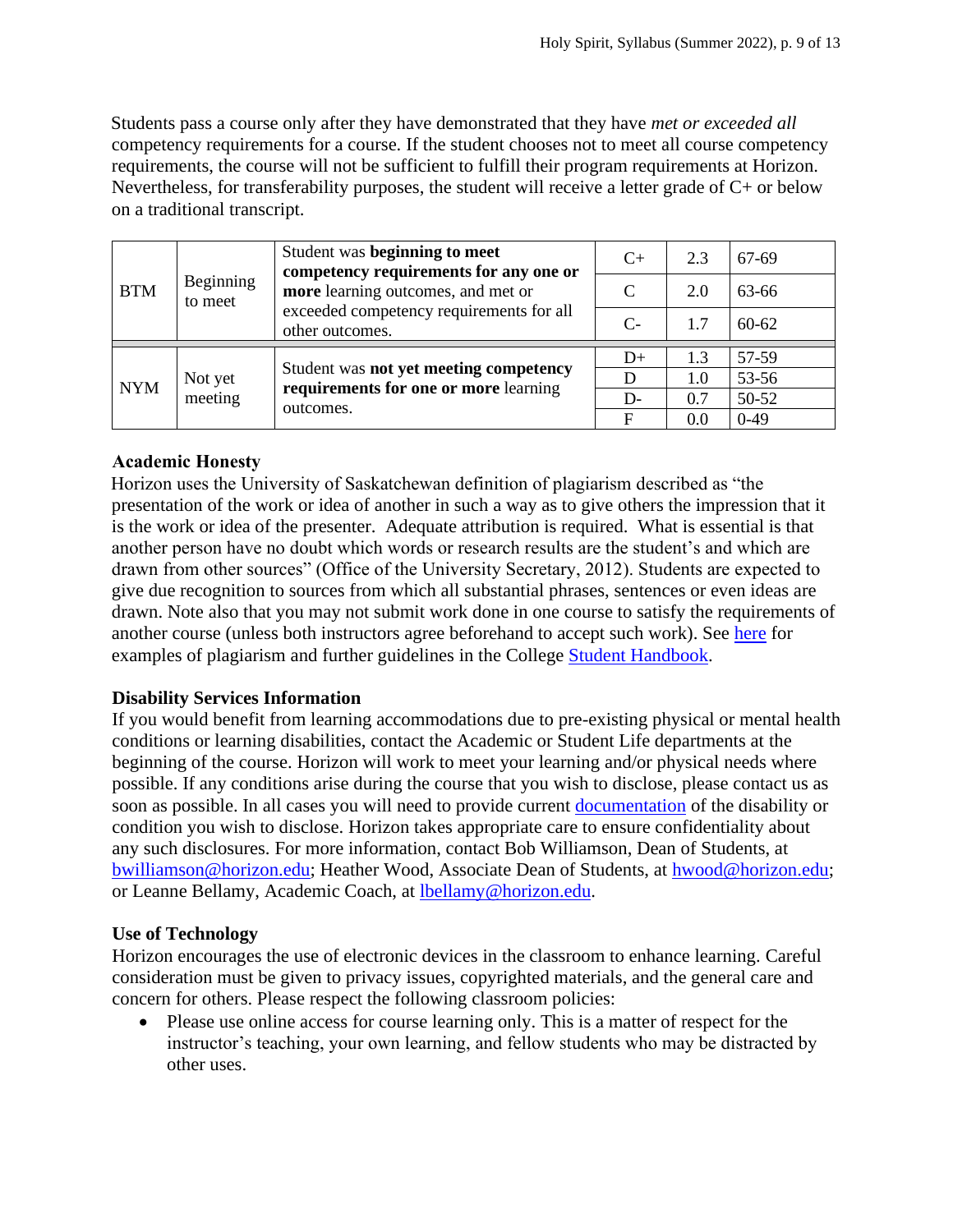- Students should secure permission from the instructor to record any teaching material. This includes PowerPoint slides, white board illustrations, notes, and any form of audio or video.
- Student feedback is a valuable input for course improvements. Please resolve any classroom grievance about the instructor or course with the instructor personally, through the Horizon College and Seminary grievance procedures, or the Populi-based course evaluations. It is inappropriate to air classroom grievances on a social media platform.
- When instructors use recording mechanisms in the classroom, recorded materials will be used for the sole purpose of instruction and cannot be released to any social media outlet without the written consent of the students whose images have been recorded.
- In general, it is not acceptable to share photographs or videos of students in the classroom setting without permission from those whose images appear in such media.

# **Bibliography**

## *Internet*

[Assemblies of God Position Papers](https://ag.org/Beliefs/Position-Papers) (papers on apostles and prophets, Baptism in the Holy Spirit, demon possession, healing and other topics)

[PAOC Position Papers \(](https://paoc.org/church-toolbox/church-resource-documents/position-papers)papers on apostles, prophecy, miracles and healing, and other topics)

## *Selected Theological Journals*

*[Canadian Journal of Pentecostal-Charismatic Christianity](https://journal.twu.ca/index.php/CJPC/index)* (full-text available online) *Evangelical Review of Theology International Journal of Systematic Theology Journal of the Evangelical Theological Society Journal of Pentecostal Theology Modern Theology Pneuma: The Journal for the Society of Pentecostal Studies Scottish Journal of Theology Theology Today Toronto Journal of Theology*

## *Books*

*\*Note: You might also find helpful sections on the Holy Spirit in the systematic theology books listed in [the bibliography of the Theology I course syllabus.](https://www.horizon.edu/college/courses/)*

Badcock, Gary D. *[Light of Truth and Fire of Love: A Theology of the Holy Spirit](http://books.google.ca/books?id=qnDyjaXPwooC&lpg=PP1&dq=Light%20of%20Truth%20and%20Fire%20of%20Love&pg=PP1#v=onepage&q&f=false)*. Grand Rapids, MI: Eerdmans, 1997.

- Berkhof, Hendrikus. *The Doctrine of the Holy Spirit: The Annie Kinkead Warfield Lectures, 1963–1964*. Richmond, VI: John Knox, 1964.
- Bloesch, Donald G. *[The Holy Spirit: Works and Gifts](http://books.google.ca/books?id=wYuHuNys-x8C&lpg=PP1&dq=The%20Holy%20Spirit%3A%20Works%20and%20Gifts.&pg=PP1#v=onepage&q&f=false)*. Christian Foundations. Downers Grove, IL: InterVarsity, 2000.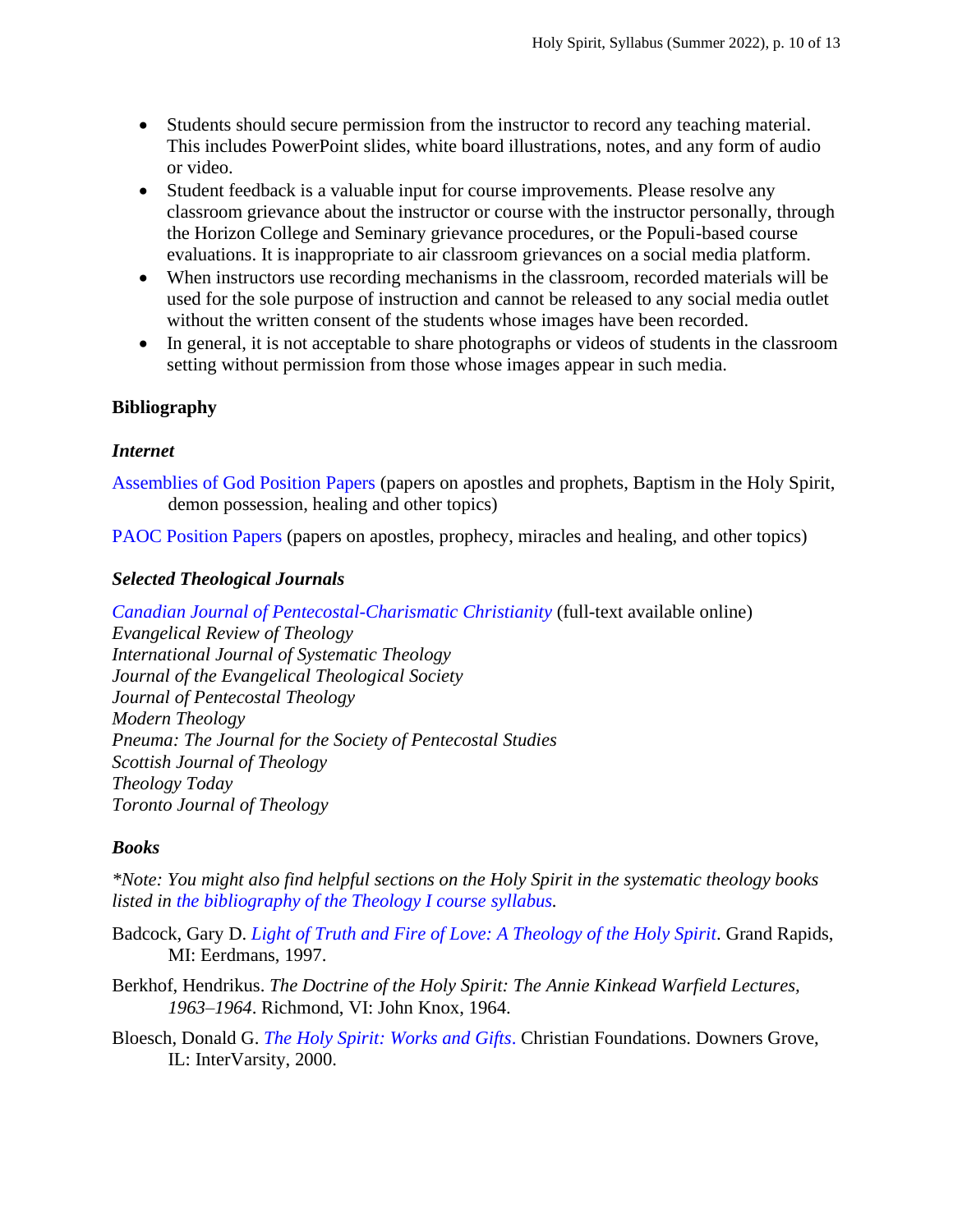- Brand, Chad Owen, ed. *Perspectives on Spirit Baptism: Five Views*. Nashville, TN: Broadman & Holman, 2004.
- Bulgakov, Sergius. *[The Comforter](http://books.google.ca/books?id=VX6-DWe9AhUC&lpg=PP1&dq=The%20Comforter&pg=PP1#v=onepage&q&f=false)*. Translated by Boris Jakim. Grand Rapids, MI: Eerdmans, 2004.
- Burgess, Stanley M., ed. *Encyclopedia of Pentecostal and Charismatic Christianity*. New York: Routledge, 2006.

\_\_\_\_\_\_\_\_., ed. *The New International Dictionary of Pentecostal and Charismatic Movements*. Rev. ed. Grand Rapids, MI: Zondervan, 2002.

- Burns, J. Patout, and Gerald M. Fagin. *The Holy Spirit*. Message of the Church Fathers 3. Wilmington, DE: Michael Glazier, 1984.
- Castelo, Daniel, and Kenneth M. Loyer, ed. *T & T Clark Handbook of Pneumatology*. London: T & T Clark, 2020.
- Comblin, José. *The Holy Spirit and Liberation*. Translated by Paul Burns. Theology and Liberation Series. Maryknoll, NY: Orbis, 1989.
- Congar, Yves M. J. *I Believe in the Holy Spirit.* 3 vols. Translated by David Smith. New York, NY: Seabury, 1983.
- Dunn, James D. G. *[Baptism in the Holy Spirit: A Re-Examination of the New Testament on the](http://books.google.ca/books?id=5ZH8jRqC5OkC&lpg=PP1&dq=Dunn%2C%20James%20D.%20G.%20Baptism%20in%20the%20Holy%20Spirit&pg=PP1#v=onepage&q&f=false)  [Gift of the Spirit in Relation to Pentecostalism Today](http://books.google.ca/books?id=5ZH8jRqC5OkC&lpg=PP1&dq=Dunn%2C%20James%20D.%20G.%20Baptism%20in%20the%20Holy%20Spirit&pg=PP1#v=onepage&q&f=false)*. 2nd ed. London: SCM Press, 2010.

\_\_\_\_\_\_\_\_. *[Jesus and the Spirit: A Study of the Religious and Charismatic Experience of Jesus](http://books.google.ca/books?id=CEkyo7Wb7hgC&lpg=PP1&dq=Jesus%20and%20the%20Spirit%3A%20A%20Study%20of%20the%20Religious&pg=PP1#v=onepage&q&f=false)  [and the First Christians as Reflected in the New Testament](http://books.google.ca/books?id=CEkyo7Wb7hgC&lpg=PP1&dq=Jesus%20and%20the%20Spirit%3A%20A%20Study%20of%20the%20Religious&pg=PP1#v=onepage&q&f=false)*. London: SCM Press, 1975.

Edwards, Denis. *Breath of Life: A Theology of the Creator Spirit*. Maryknoll, NY: Orbis, 2004.

- Elliott, Stephen D. *By Signs and Wonders: How the Holy Spirit Grows the Church*. Franklin, TN: Seedbed, 2016.
- Fee, Gordon D. *God's Empowering Presence: The Holy Spirit in the Letters of Paul. Peabody*, MA: Hendrickson, 1994.
- Friesen, Aaron T. *Norming the Abnormal: The Development and Function of the Doctrine of Initial Evidence in Classical Pentecostalism*. Eugene, OR: Pickwick, 2013.
- Gabriel, Andrew K. *The Lord is the Spirit: The Holy Spirit and the Divine Attributes*. Eugene, OR: Pickwick, 2011.
- Green, Gene L., Stephen T. Pardue, and K. K. Yeo, eds. *The Spirit over the Earth: Pneumatology in the Majority World*. Grand Rapids, MI: Eerdmans, 2016.
- Habets, Myk, ed. *[Third Article Theology: A Pneumatological Dogmatics](https://books.google.ca/books?id=qVAKDQAAQBAJ&lpg=PR1&dq=Third%20Article%20Theology%3A%20A%20Pneumatological%20Dogmatics&pg=PR1#v=onepage&q&f=false)*. Minneapolis, MN: Fortress, 2016.
- Hamilton, James M, Jr. *[God's Indwelling Presence: The Holy Spirit in the Old and New](http://books.google.ca/books?id=F2Zej0MAEiMC&lpg=PP1&dq=God%E2%80%99s%20Indwelling%20Presence%3A%20The%20Holy%20Spirit&pg=PP1#v=onepage&q&f=false)  [Testaments](http://books.google.ca/books?id=F2Zej0MAEiMC&lpg=PP1&dq=God%E2%80%99s%20Indwelling%20Presence%3A%20The%20Holy%20Spirit&pg=PP1#v=onepage&q&f=false)*. NAC Studies in Bible and Theology. Nashville, TN: B&H Academic, 2006.
- Johnson, Elizabeth A. *[Women, Earth, and Creator Spirit](http://books.google.ca/books?id=beaqW1QHBw8C&lpg=PP1&dq=Women%2C%20Earth%2C%20and%20Creator%20Spirit&pg=PP1#v=onepage&q&f=false)*. New York, NY: Paulist, 1993.
- Jones, Beth Felker. *[God the Spirit: Introducing Pneumatology in Wesleyan and Ecumenical](https://books.google.ca/books?id=3jFTAwAAQBAJ&lpg=PT2&dq=God%20the%20Spirit%3A%20Introducing%20Pneumatology%20in%20Wesleyan%20and%20Ecumenical%20Perspective&pg=PP1#v=onepage&q&f=false)  [Perspective](https://books.google.ca/books?id=3jFTAwAAQBAJ&lpg=PT2&dq=God%20the%20Spirit%3A%20Introducing%20Pneumatology%20in%20Wesleyan%20and%20Ecumenical%20Perspective&pg=PP1#v=onepage&q&f=false)*. Wesleyan Doctrine Series, 5. Eugene, OR: Cascade, 2014.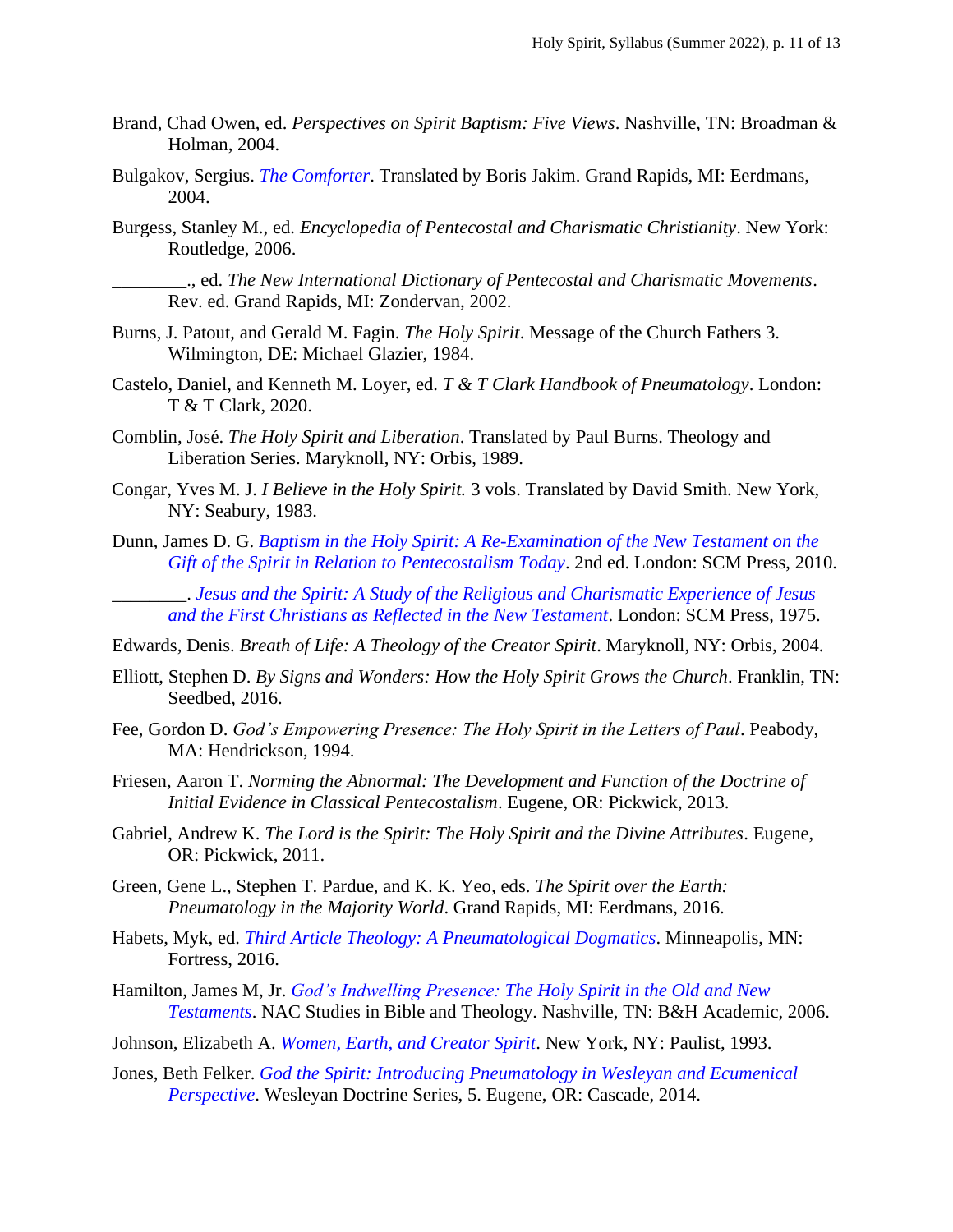- Kärkkäinen, Vali-Matti. *[Pneumatology: The Holy Spirit in Ecumenical, International, and](http://books.google.ca/books?id=XI6iB7Cry6AC&lpg=PA41&dq=K%C3%A4rkk%C3%A4inen%2C%20Vali-Matti.%20Pneumatology&pg=PP1#v=onepage&q&f=false)*  [Contextual Perspective](http://books.google.ca/books?id=XI6iB7Cry6AC&lpg=PA41&dq=K%C3%A4rkk%C3%A4inen%2C%20Vali-Matti.%20Pneumatology&pg=PP1#v=onepage&q&f=false). 2<sup>nd</sup> ed. Grand Rapids: Baker Academic, 2018.
	- \_\_\_\_\_\_\_\_. *Spirit and Salvation.* A Constructive Christian Theology for the Pluralistic World, 4. Grand Rapids, MI: Eerdmans, 2016.
- Lederle, Henry I. *Treasures Old and New: Interpretations of "Spirit Baptism" in the Charismatic Renewal Movement*. Peabody: Hendrickson, 1988.
- Levering, Matthew. *Engaging the Doctrine of the Holy Spirit: Love and Gift in the Trinity and the Church*. Grand Rapids, MI: Baker Academic, 2016.
- Levinson, John R. *[Filled with the Spirit](http://books.google.ca/books?id=MLD6yi3XbkUC&lpg=PP1&dq=Filled%20with%20the%20Spirit&pg=PP1#v=onepage&q&f=false)*. Grand Rapids: Eerdmans, 2009.
- Macchia, Frank D. *[Baptized in the Spirit: A Global Pentecostal Theology](http://books.google.ca/books?id=q1PCpMKmU0AC&lpg=PT30&dq=Spirit%20Baptism%3A%20A%20Pentecostal%20Alternative&pg=PP1#v=onepage&q&f=false)*. Grand Rapids, MI: Zondervan, 2006.
- Marshall, Molly T. *Joining the Dance: A Theology of the Spirit*. Valley Forge, PA: Judson, 2003.
- McDonnell, Kilian. *[The Other Hand of God: The Holy Spirit as the Universal Touch and Goal](http://books.google.ca/books?id=QRq36FLfby8C&lpg=PP1&dq=The%20Other%20Hand%20of%20God%3A%20The%20Holy%20Spirit%20as%20the%20Universal%20Touch%20and%20Goal&pg=PP1#v=onepage&q&f=false)*. Collegeville, MN: Liturgical, 2003.
- McGee, Gary B., ed. *Initial Evidence: Historical and Biblical Perspectives on the Pentecostal Doctrine of Spirit Baptism*. Peabody: Hendrickson, 1991.
- Menzies, William P., and Robert P. Menzies. *[Spirit and Power: Foundations of Pentecostal](http://books.google.ca/books?id=lWFV0XfBiQ4C&lpg=PP1&dq=Spirit%20and%20Power%3A%20Foundations%20of%20Pentecostal%20Experience&pg=PP1#v=onepage&q&f=false)  [Experience](http://books.google.ca/books?id=lWFV0XfBiQ4C&lpg=PP1&dq=Spirit%20and%20Power%3A%20Foundations%20of%20Pentecostal%20Experience&pg=PP1#v=onepage&q&f=false)*. Grand Rapids, MI: Zondervan, 2000.
- Menzies, Robert P. *Speaking in Tongues: Jesus and the Apostolic Church as Models for the Church Today*. Cleveland, TN: CPT Press, 2016.
- Moltmann, Jürgen. *The Spirit of Life: A Universal Affirmation*. Translated by Margaret Kohl. Minneapolis, MN: Fortress, 1992.
- Montague, George T. *The Holy Spirit: Growth of a Biblical Tradition*. Peabody: Hendrickson, 1976.
- Palma, Anthony D. *The Holy Spirit: A Pentecostal Perspective*. Springfield, MO: Logion, 2001.
- Pinnock, Clark H. *[Flame of Love: A Theology of the Holy Spirit](http://books.google.ca/books?id=TVrbrM-nicoC&lpg=PA3&dq=Flame%20of%20Love%3A%20A%20Theology%20of%20the%20Holy%20Spirit&pg=PA3#v=onepage&q&f=false)*. Downers Grove, IL: InterVarsity, 1996.
- Rogers, Eugene F., Jr. *After the Spirit: A Constructive Pneumatology from Resources Outside the Modern West*. Grand Rapids, MI: Eerdmans, 2005.
- Ruthven, Jon Mark. *On the Cessation of the Charismata: The Protestant Polemic on Post-biblical Miracles*. Revised and expanded edition. Word and Spirit Monograph Series, 1. Tulsa, OK: Word and Spirit Press, 2011.
- Solivan, Samuel. *The Spirit, Pathos [and Liberation: Toward an Hispanic](http://books.google.ca/books?id=uBrEfUwKoZsC&lpg=PP1&dq=The%20Spirit%2C%20Pathos%20and%20Liberation%3A%20Toward%20an%20Hispanic%20Pentecostal%20Theology&pg=PP1#v=onepage&q&f=false) Pentecostal Theology*. JPTSup 14. Sheffield: Sheffield Academic Press, 1998.
- Stronstad, Roger. *The Charismatic Theology of St. Luke*. Peabody, MA: Hendrickson, 1984.

\_\_\_\_\_\_\_\_. *[The Prophethood of All Believers: A Study in Luke's Charismatic Theology](http://books.google.ca/books?id=ql8FJnowON8C&lpg=PP1&dq=The%20Prophethood%20of%20All%20Believers&pg=PP1#v=onepage&q&f=false)*. JPTSup 16. Sheffield: Sheffield Academic, 1998.